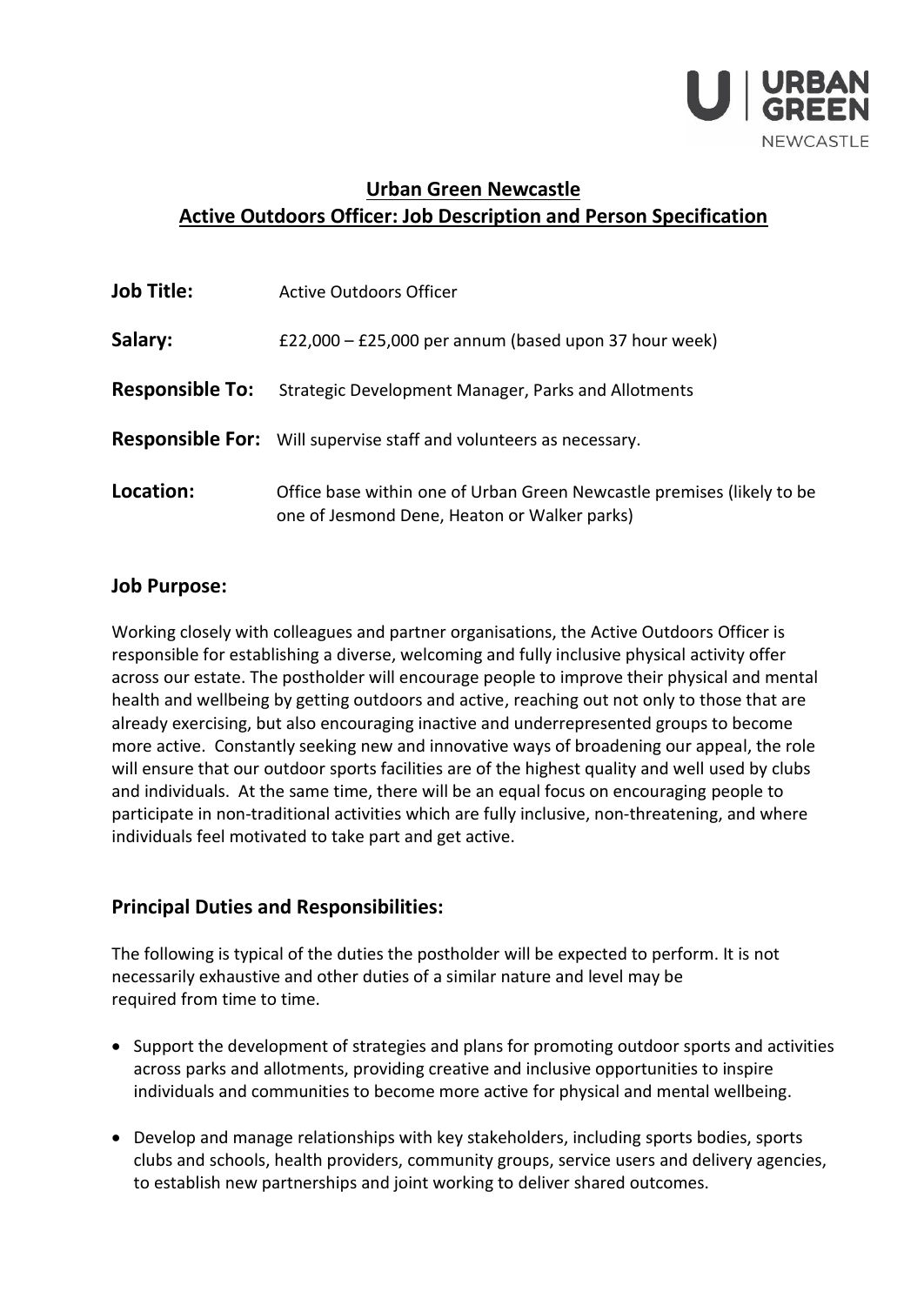- Develop, manage and deliver a diverse programme of activities, in close association with partners where possible, to create a broad sport and physical activity offer that is fully inclusive, and where individuals feel motivated, confident and supported when taking part.
- Lead on the hiring and management of outdoor sports facilities across the estate, improving their use, and ensuring their on-going improvement and maintenance.
- Build capacity by sharing knowledge and experience to develop a network of internal and external community sports and activities champions, offering high quality opportunities.
- Implement monitoring and evaluation systems to collate data for reporting purposes to internal and external stakeholders, research and analyse trends in physical and mental wellbeing to innovate and pilot new ideas, and undertake evaluation to ensure continual improvement.
- Seek creative solutions for funding sports and wellbeing activities, including identifying opportunities for generating income, supporting funding applications, and managing and monitoring any budgets allocated.
- Establish effective systems to identify and manage the risks associated with sports and wellbeing activities, and ensure that these processes are followed to comply with the relevant national legislation and guidance, and internal policies.
- Explore opportunities for enhancing sustainability and reducing climate emissions through sports and physical activities, in line with Urban Green Newcastle policies and plans.
- Actively promote Urban Green Newcastle, and reflect the passion and commitment required to build a new organisation that is striving to be the best in all we do.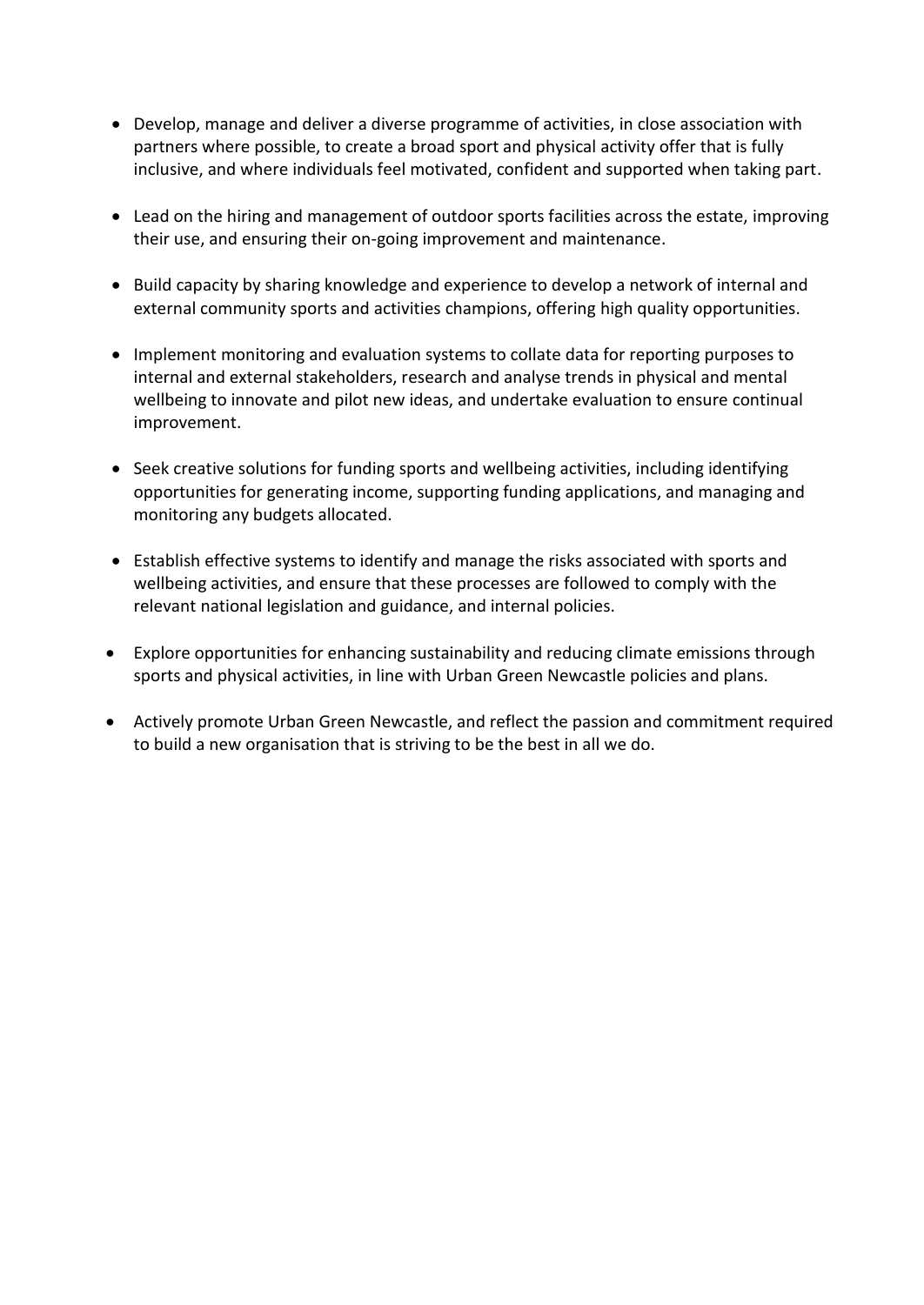## **Person Specification: Active Outdoors Officer**

| <b>Category</b>                              | <b>Essential</b>                                                                                                                                                                                                                                                                                                                                                                                                                                                                                                                                                                          | <b>Desirable</b>                                                                                                                                                                                                             |
|----------------------------------------------|-------------------------------------------------------------------------------------------------------------------------------------------------------------------------------------------------------------------------------------------------------------------------------------------------------------------------------------------------------------------------------------------------------------------------------------------------------------------------------------------------------------------------------------------------------------------------------------------|------------------------------------------------------------------------------------------------------------------------------------------------------------------------------------------------------------------------------|
| <b>Skills, Knowledge</b><br>and Aptitudes    | Knowledge of the structures<br>and governing bodies relating<br>to sport and wellbeing<br>Understanding of health and<br>wellbeing in the context of<br>using public green space<br>Excellent written and verbal<br>communication skills, able to<br>engage confidently with<br>diverse groups of people and<br>build effective relationships<br>Knowledge of Health and<br>Safety compliance<br>requirements and experience<br>of producing risk assessments<br>for day to day operations<br>Self-reliance and the ability to<br>problem solve, working with a<br>minimum of supervision | Inspiring leadership skills,<br>$\bullet$<br>including coaching,<br>motivation and<br>communication<br>Knowledge of the structures<br>$\bullet$<br>and governing bodies in<br>relation to health, including<br>mental health |
| <b>Qualifications and</b><br><b>Training</b> | Appropriate qualifications<br>$\bullet$<br>(Level 3 or above), or<br>equivalent level of vocational<br>experience                                                                                                                                                                                                                                                                                                                                                                                                                                                                         | Sport-specific or multi-sport<br>qualifications<br>Appreciation of DDA,<br>diversity, inclusivity and<br>equality<br>Mental health awareness<br>First aid qualification                                                      |
| <b>Experience</b>                            | Proven track record of<br>innovating, leading and<br>developing sports activities,<br>health and wellbeing projects<br>or equivalent.                                                                                                                                                                                                                                                                                                                                                                                                                                                     | Experience of working with<br>$\bullet$<br>GP's, health providers and<br>community groups<br>Experience of supporting or<br>$\bullet$<br>coaching others in a<br>mentoring capacity                                          |